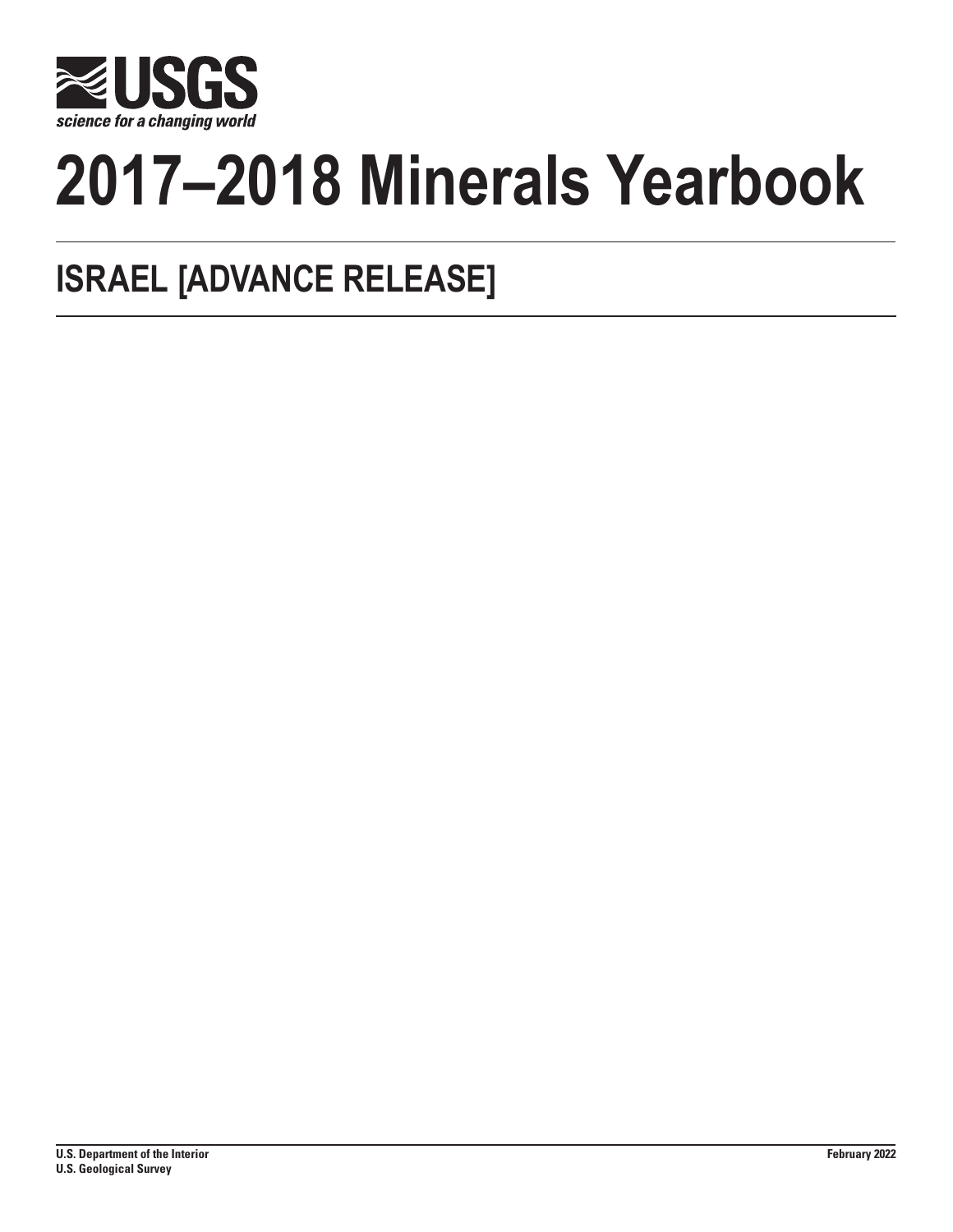## **The Mineral Industry of Israel**

### By Philip A. Szczesniak

#### **Note: In this chapter, information for 2017 is followed by information for 2018.**

Israel was a major producer of bromine, fertilizers, magnesium metal, phosphate rock, and potash in 2017. As the world's leading producer of bromine, Israel accounted for 46% of the world's bromine production (excluding that of the United States). In addition, Israel was the world's third-ranked producer of magnesium metal in 2017, accounting for 1.8% of the world's estimated magnesium metal production (excluding that of the United States); the sixth-ranked producer of phosphate rock, accounting for 1.4% of the estimated world production of phosphate rock; and the sixth-ranked producer of potash, accounting for 4.9% of the estimated world production of potash. Other mining and mineral-processing operations included those for cement, clays, crude (raw) steel, crushed stone, diamond cutting and polishing, fertilizers, gypsum, refined secondary lead, lime, natural gas, petroleum (both crude and refinery products), salt, and sulfur. Israel and Jordan each held about 7% of the world's potash reserves, measured in potassium oxide  $(K_2O)$  equivalent in the Dead Sea. Israel consumed substantial amounts of bromine, phosphate rock, and potash in downstream processing operations; most of the final output from these operations was exported (Jasinski, 2018; 2019a, b; Kimberley Process Certification Scheme, 2018; Bray, 2019; Schnebele, 2019).

#### **Minerals in the National Economy**

In 2017, Israel's nominal gross domestic product (GDP) increased by  $4.4\%$  to \$319 billion;<sup>1</sup> the manufacturing, mining, and quarrying sector's contribution to the GDP was 13.8% compared with a revised 14.0% in 2016. The chemicals, chemical products, and petroleum products sector employed 21,000 workers; the industrial minerals sector, 11,000; the mining and quarrying sector, 4,000; and the basic metals sector, 7,000. Israel's total exports amounted to \$53.1 billion in 2017, of which diamond exports accounted for 12.7%. Total imports were valued at about \$68.0 billion, of which fuel imports accounted for 11.2%, and diamond imports, 8.5%. According to the European Commission, Israel's top five leading export destinations were the European Union, which received 30% of Israel's exports; the United States, 29%; Hong Kong, 7%; China, 5%; and India, 3%. Israel's top five leading import sources were the European Union, which supplied 41% of Israel's imports; the United States, 12%; China, 9%; Switzerland, 8%; and Turkey, 4% (Central Bureau of Statistics, 2018a–c; European Commission, 2018, p. 8).

Israel's exports to the United States were valued at about \$21.9 billion in 2017 compared with about \$22.2 billion in 2016. Gem diamond accounted for about 32% of these exports, which were valued at about \$7.1 billion. Other significant mineral-related exports to the United States included chemicals (fertilizers) valued at \$221.1 million; stone, sand, and cement, \$117.4 million; gemstones (other), \$101.5 million; iron and steel products (not elsewhere specified), \$60.3 million; nonferrous metals (other), \$51.1 million; petroleum products (other), \$28.7 million; nonmonetary gold, \$15.4 million; and bauxite and aluminum, \$8.3 million. Imports from the United States were valued at about \$12.5 billion in 2017 compared with about \$13.2 billion in 2016. Gem diamond accounted for about 40% of these imports and was valued at about \$5.0 billion. Other significant mineral-related imports from the United States included \$178.6 million worth of petroleum products (other); \$53.8 million worth of nonferrous metals (other); and \$39.1 million worth of aluminum and alumina (U.S. Census Bureau, 2018a, b).

The mining sector was governed by the Mining Ordinance of 1925 and subsequent regulations enacted in 1973 and 1978. The regulations enacted in 1978 included the establishment of the Quarry Rehabilitation Fund to reduce environmental damage from quarry operations and to ensure the rehabilitation of abandoned mines and quarries. Upstream exploration and production of natural gas and petroleum were governed by the Petroleum Law of 1952 and the Petroleum Regulations of 1953. Downstream production and other activities were governed by the Natural Gas Sector Law of 2002, which established a licensing system for natural gas distribution and transmission and for liquefied natural gas facilities (Ministry of National Infrastructures, 2008; Ministry of Energy, undated a, b).

#### **Production**

In 2017, significant increases in mineral production in Israel included production of sand and gravel (listed in table 1 as industrial, unspecified), which increased by 85%; naphtha, 36%; salt, 32%; magnesia, 30%; distillate fuel oil, 24%; asphalt, 20%; phosphoric acid, 18%; and bromine, 11%. Decreased production included that of potassium nitrate, which declined by 69%; monoammonium phosphate fertilizer, by 67%; lime, 33%; crude petroleum, 29%; clay brick, 22%; gypsum, 21%; magnesium chloride and phosphate rock, 16% each; and cement, 11% (table 1).

#### **Structure of the Mineral Industry**

Most of Israel's mining and mineral-processing operations were privately owned, including the producers of aggregates, cement, clays, dolomite, lime, and salt. Israel Chemicals Ltd. (ICL), which was owned by Israel Corp. (45.86%) and institutional and private investors (54.14%), was the country's

<sup>1</sup> Where necessary, values have been converted from New Israeli sheqel (ILS) to U.S. dollars (US\$) at an annual average exchange rate of ILS3.5986=US\$1.00 for 2017 and ILS3.8395=US\$1.00 for 2016.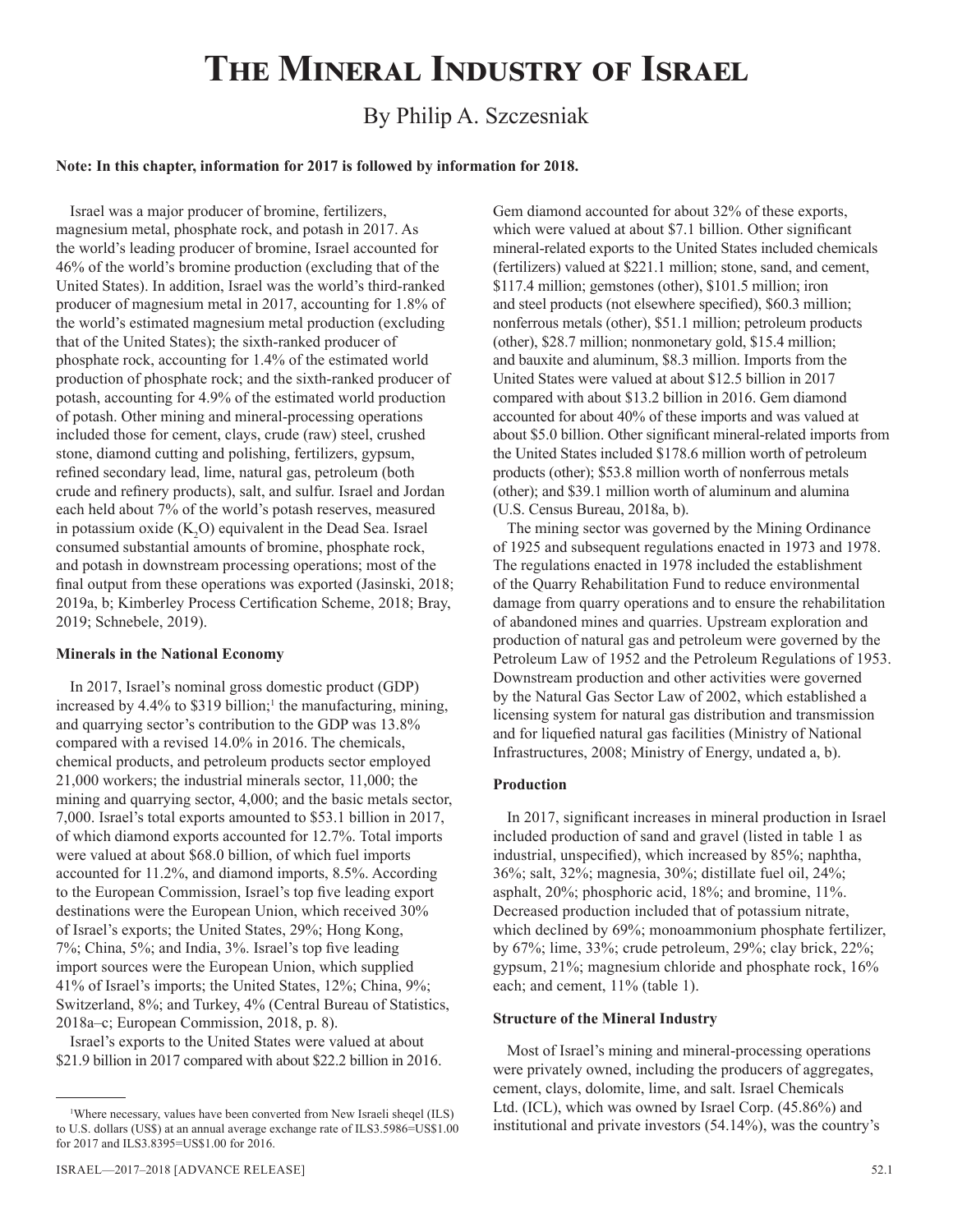sole producer of bromine, magnesia, refined magnesium metal, phosphates, potash, and sulfuric acid. ICL had an agreement with the Government to extract the country's mineral resources (mainly bromine, magnesium, and potash) from the Dead Sea until March 31, 2030 (Israel Chemicals Ltd., 2018, p. 18; 2020). Other commodities produced by only one company included refined secondary lead (Hakurnas Lead Works Ltd.), refined secondary zinc (Numinor Chemical Industries Ltd.), and silica sand (Negev Industrial Minerals Ltd.). Cement was produced by two companies (Hartuv Cement Ltd. and Nesher Israel Cement Enterprises Ltd.). The diamond cutting and polishing industry was composed of many small producers. Table 2 is a list of major mineral industry facilities.

#### **Commodity Review**

#### *Metals*

**Magnesium.**—In 2017, Israel produced 23,000 metric tons (t) of magnesium metal compared with 22,548 t in 2016. Dead Sea Magnesium Ltd. (DSM) [a subsidiary of ICL] was the only producer of magnesium in the country. DSM operated a plant in Sodom, which is located in southeastern Israel near the southern end of the Dead Sea and had a production capacity of 33,000 metric tons per year (t/yr). During the year, the company continued to evaluate a plan to close the magnesium plant temporarily because the plant was considered to be not economically viable as a result of a new natural resource income tax. More specifically, the company noted that the Law for Taxation of Profits from Natural Resources was a new law that targeted the production of bromine, magnesium, phosphate, and potash; however, by the end of 2017, no regulations had been issued under the new taxation law, no circulars had been published, and no court decisions had been rendered regarding the law. The company also reported that, in recent years, the profitability of its magnesium operations was also largely affected by low magnesium prices, imposed mainly by China, which was the leading magnesium-metal-producing country in the world (table 1; Israel Chemicals Ltd., 2017, p. 56; 2018, p. 73, 87–88, 123, 158, 164; Bray, 2019).

#### *Industrial Minerals*

**Bromine.**—Dead Sea Bromine Company Ltd. (DSBC), a subsidiary of ICL, extracted brines from the Dead Sea at DSBC's plant at Sodom, which had a capacity of 280,000 t/yr of bromine. Production increased to 180,000 t in 2017 from about 162,000 t in 2016; the increase was attributed to the continued recovery in production following the end of a labor strike in May 2015, which led to a 33% decline in production between 2014 and 2015. The increase was also owing to increased international demand for bromine in 2017. ICL consumed most of the bromine produced for the downstream manufacturing of bromine compounds at its plants in China, Israel, and the Netherlands. Bromine compounds produced by DSBC were used in such applications as flame retardants, natural gas and crude petroleum production, pharmaceuticals, and water treatment (table 1; Israel Chemicals Ltd., 2017, p. 82, 153; 2018, p. 60–61, 64).

**Cement.**—After reaching a 5-year high of more than 7 million metric tons (Mt) of cement production in 2016, Israel's production of cement decreased by 11% to 6.4 Mt in 2017. The decrease in production was likely owing to an increase in cement imports into Israel from Greece and Turkey. The surge in imports led the Government to initiate an investigation into complaints by domestic cement producers that the imported cement was being sold at below-market prices. The country's biggest cement producer was Nesher Israel Cement Enterprises Ltd. (Nesher), which was a subsidiary of Clal Industries and Investment Ltd. Nesher operated the Ramla plant, which had a production capacity of 5 million metric tons per year (Mt/yr) of cement and 4 Mt/yr of clinker, and the Haifa grinding mill, which had a production capacity of 1.2 Mt/yr of cement (table 1; Global Cement, 2017; Nesher Israel Cement Enterprises Ltd., 2020).

**Phosphate Rock.**—Rotem Amfert Negev Ltd. (a subsidiary of ICL) continued to produce phosphate rock at the Oron, the Rotem, and the Zin Mines in the Negev Desert in southern Israel. The mines had a combined production capacity of 4.5 Mt/yr. As of yearend 2017, the estimated remaining lives of these mines were as follows: Oron Mine, 6 years; Rotem Mine, 6 years; and Zin Mine, 10 years. The production of beneficiated phosphate rock in Israel decreased to 3.33 Mt in 2017 from 3.95 Mt in 2016. ICL reported that the decrease in production was owing to a temporary shutdown of the Zin Mine during part of the third and fourth quarters owing to lower prices and a discontinuation of sales to a major customer (tables 1, 2; Israel Chemicals Ltd., 2018, p. 130, 144–145, 170; PRNewswire, 2018).

**Potash.**—The production of potash in Israel decreased slightly to 3.70 Mt in 2017 from 3.74 Mt in 2016. Dead Sea Works (DSW) (a subsidiary of ICL) extracted carnallite, a compound of potassium chloride and magnesium chloride, from the Dead Sea to supply raw material for its potash plants in Sodom; the carnallite plant operated at nearly full capacity in 2017. The production of potassium nitrate in Israel decreased sharply to 124,400 t in 2017 from 369,000 t in 2016. The decrease in production was owing to a disruption in the imports of ammonia—an important raw material needed in the production process. The Government cited environmental concerns for the disruption in ammonia imports. More specifically, the Government noted that an old tank that held ammonia imports could no longer be used owing to concerns that a potential leak in the tank could endanger the lives of the people living in Haifa (table 1; Solomon, 2017; Israel Chemicals Ltd., 2018, p. 79, 99, 123).

#### *Mineral Fuels*

**Natural Gas.**—Natural gas production increased to about 9.6 billion cubic meters in 2017 from nearly 9.4 billion cubic meters in 2016. Israel's largest producing natural gas field continued to be the Tamar offshore gasfield. The Tamar gasfield was owned by a consortium made up of Isramco Negev 2 LLP (28.75%), Noble Energy Inc. of the United States (25%), the Delek Group (22%), Tamar Petroleum Ltd. (16.75%), Dor Gas Exploration Ltd. (4%), and Everest Infrastructure LLP (3.5%). Tamar was discovered offshore near Haifa Bay in 2009 and started production in 2013. Another significant natural gas field was the Leviathan field, which included Leviathan North and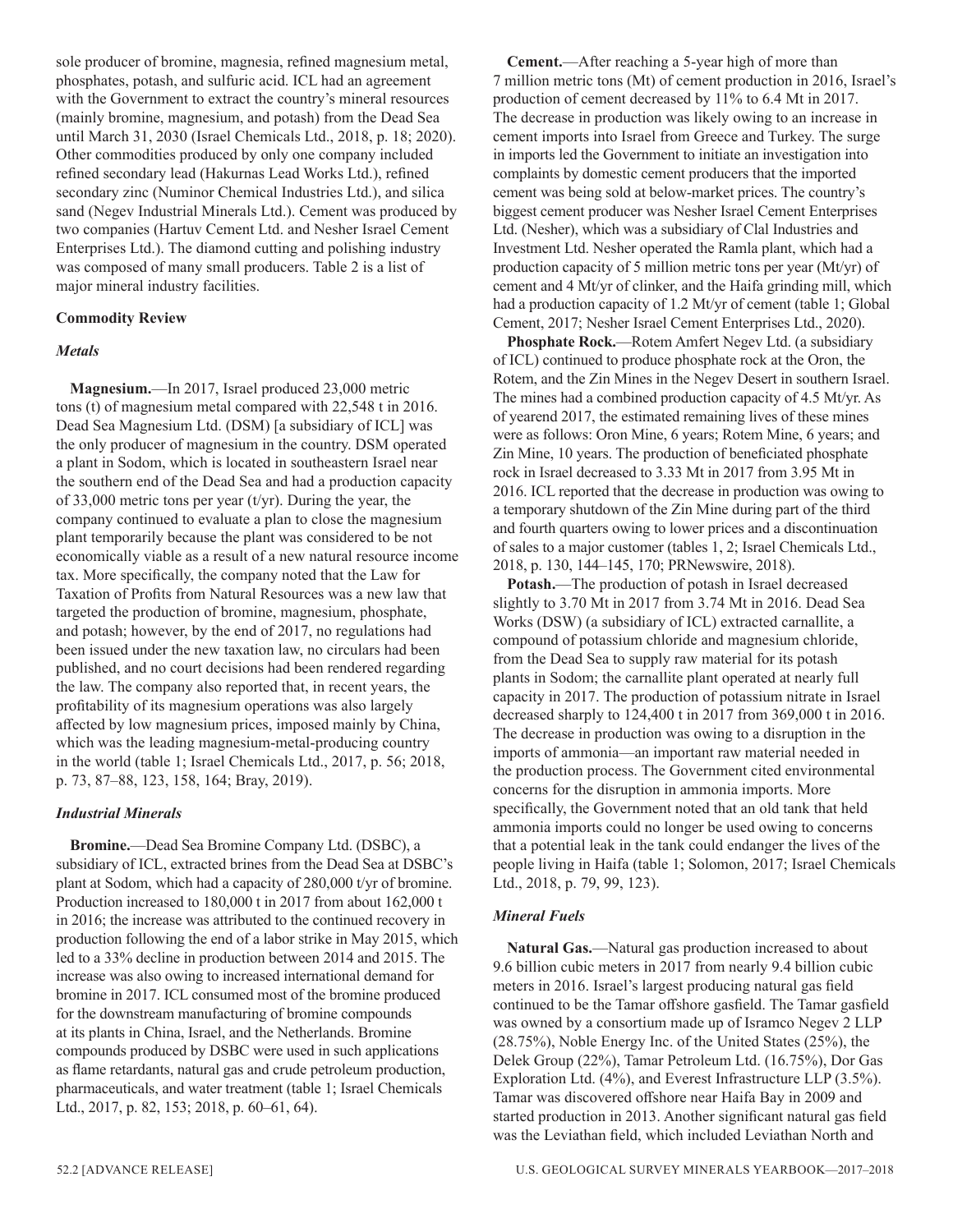Leviathan South. This field, which was discovered in 2010 and was still under development, was expected to become Israel's most significant natural gas offshore discovery; the field is located 130 to 140 kilometers west of Haifa and covers a total area of 500 square kilometers. The field was jointly owned by Noble Energy (39.7%), Delek Group (45.43%), and Ratio Oil Exploration Ltd. (15%) (tables 1, 2; U.S. Energy Information Administration, 2016; Delek Group, 2018, p. A-28).

In 2017, the Leviathan natural gas offshore project continued to be developed after having received approval by the Government in 2016. The Delek Group reported that the development plan would be implemented in two stages. The first stage would include four production wells and installation of treatment facilities with an annual capacity of up to 12 billion cubic meters per year; an investment of \$3.75 billion would be required for this stage. The second stage would include four additional wells and expansion of the treatment facilities with an additional capacity of up to 9 billion cubic meters per year; an investment of \$1.5 billion to \$2.0 billion would be required for the second stage. The first stage was expected to start operating in 2019. At yearend 2017, reserves and contingent resources for the Leviathan gasfield were estimated to be 606 billion cubic meters of natural gas (U.S. Energy Information Administration, 2016; Delek Group, 2018, p. A-72, A-78, A-179).

#### **MINERAL INDUSTRY HIGHLIGHTS IN 2018**

In 2018, Israel's GDP increased by 4.7% to \$334 billion;<sup>2</sup> the manufacturing, mining, and quarrying sector's contribution to the GDP was 13.2%. The chemicals, chemical products, and petroleum products sector employed 20,200 workers; the industrial minerals sector, 11,300; the mining and quarrying sector, 4,200; and the basic metals sector, 7,300. Israel's total exports were valued at \$54.1 billion in 2018, of which diamond exports accounted for 12.6%. Total imports were valued at about \$75.6 billion, of which fuel imports accounted for 13.0%, and diamond imports, 7.5%. According to the European Commission, Israel's top five leading export destinations in 2018 were the European Union (received 28% of Israel's exports); the United States, 28%; China, 8%; Hong Kong, 7%; and India, 4%. Israel's top five leading import sources in 2018 were the European Union (supplied 41% of Israel's imports); the United States, 13%; Switzerland, 10%; China, 9%; and Turkey, 4% (Central Bureau of Statistics, 2019a–c; European Commission, 2019, p. 8).

Israel's exports to the United States were valued at about \$21.8 billion in 2018. Gem diamond accounted for about 35% of these exports, which were valued at about \$7.6 billion. Other significant mineral-related exports to the United States included chemicals (fertilizers) valued at \$236.6 million; gemstones (other), \$129.3 million; stone, sand, and cement, \$96.1 million; iron and steel products (not elsewhere classified), \$69.1 million; nonferrous metals (other), \$48.7 million; petroleum products (other), \$32.0 million; and bauxite and aluminum \$8.9 million (U.S. Census Bureau, 2019).

In 2018, production of lime increased by 60%; potassium nitrate, by 55%; magnesium chloride, 26%; monoammonium phosphate, 22%; kerosene, 20%; distillate fuel oil, 19%; potash ( $K_2O$  content), 16%; crude petroleum, 15%; other petroleum products, 15%; lead (secondary refinery) and liquefied petroleum gas, 14% each; and natural gas (gross), 10%. Decreased production included that of gypsum, by 35%; magnesia, 31%; naphtha, 21%; phosphoric acid, 20%; and common clay, 12% (table 1).

Israel's production of cement decreased by nearly 8% to 5.86 Mt in 2018, which was the lowest level in 5 years. The decrease in production was owing to competition from lowerpriced cement imports from Greece and Turkey. In November, an advisory committee recommended to Israel's Ministry of Economy that an antidumping duty should not be imposed on the lower-priced cement imports. In response, cement producers in Israel noted that they would be forced to continue to reduce output, reduce staff, and possibly close if the antidumping duty is not imposed (Global Cement, 2018; Times of Israel, 2018a).

Natural gas production in Israel increased by nearly 10% to 10.48 billion cubic meters in 2018 owing to increased output by the Tamar field to meet increased domestic consumption. In September, a consortium made up of the Delek Group, Egyptian East Gas Co., and Noble Energy announced a \$500 million deal that would allow natural gas exports from Israel to Egypt; this involved the purchase from the Egyptian East Mediterranean Gas Co. of a 39% interest in an old unused pipeline connecting the Israeli coastal city of Ashkelon with North Sinai in Egypt. The purchase of the interest in the pipeline was necessary to allow two natural gas export deals of 10 years (worth a total of \$15 billion) to move forward; the agreement was signed in February with Egypt's Dolphinus Holdings Ltd. Dolphinus Holdings agreed to purchase 64 billion cubic meters of natural gas from Israel over 10 years, with one-half of the gas coming from the Leviathan offshore gasfield and one-half coming from the Tamar offshore gasfield. Israel's Energy Minister noted that the agreement with Dolphinus Holdings was the most significant trade deal between Israel and Egypt since their historic peace treaty in 1979 (Cowen and Rabinovich, 2018; Times of Israel, 2018b).

#### **Outlook**

The International Monetary Fund forecasted that Israel's real GDP would increase by 3.3% in both 2019 and 2020. The manufacturing, mining, and quarrying sector will continue to be a significant contributor to the economy; and the sector will increase in importance as the country continues to develop its offshore energy resources. Natural gas production is expected to increase with the opening of the Leviathan gasfield and the expansion of the Tamar gasfield, which may transform Israel into a major natural-gas-producing country in the Eastern Mediterranean region. The production outlooks for bromine, fertilizer, and phosphate rock will likely depend on Israel's tax policy, the resolution of domestic labor disputes, and market conditions in the world economy (International Monetary Fund, 2019, p. 157).

<sup>2</sup> Where necessary, values have been converted from New Israeli sheqel (ILS) to U.S. dollars (US\$) at an annual average exchange rate of ILS 3.5934=US \$1.00 for 2018.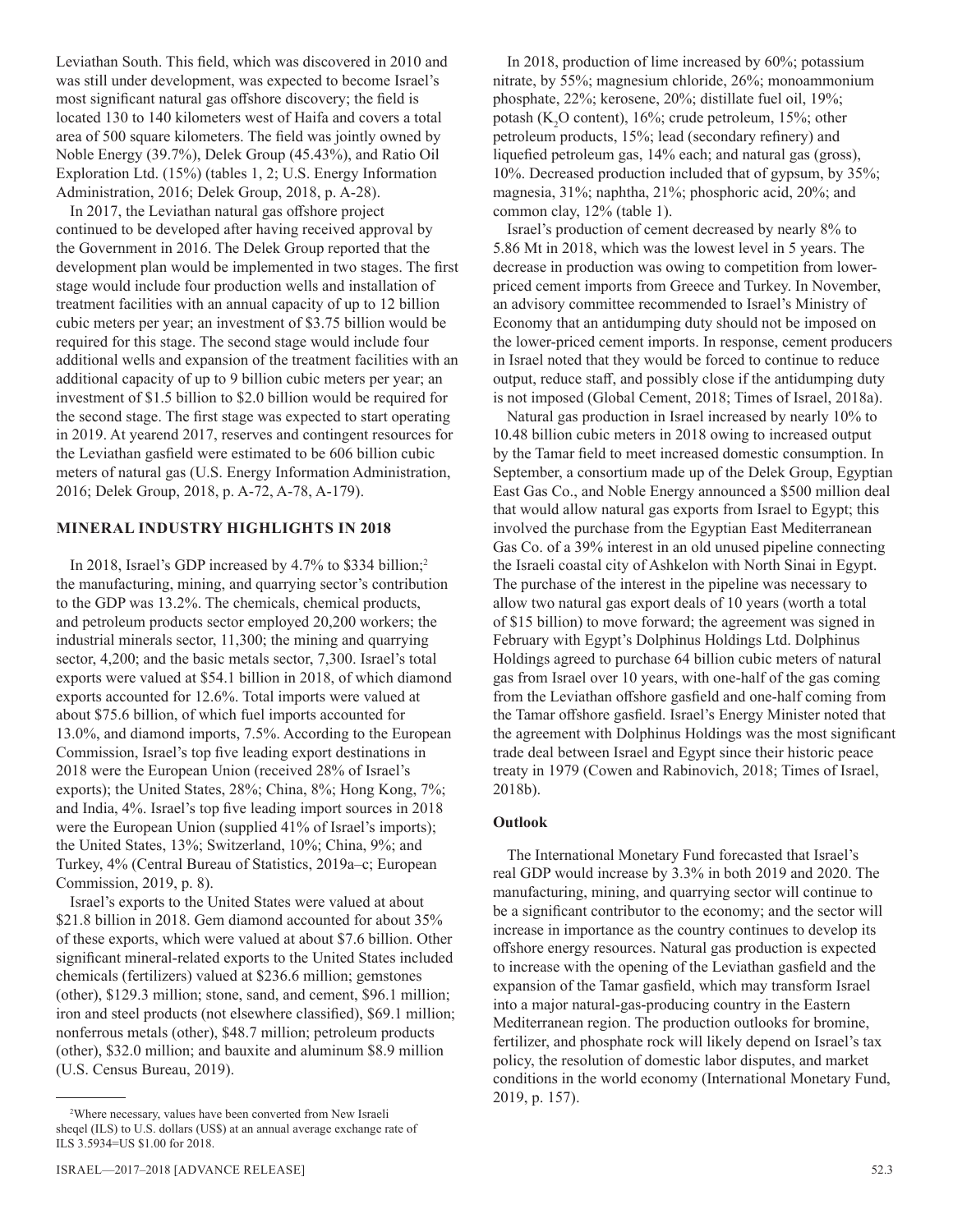#### **References Cited**

Bray, E.L., 2019, Magnesium metal: U.S. Geological Survey Mineral Commodity Summaries 2019, p. 102–103.

Central Bureau of Statistics, 2018a, 14.3—Domestic product of the entire economy, by industry, *in* Statistical Abstract of Israel: Jerusalem, Israel, Central Bureau of Statistics, October 22, 2 p. (Accessed December 5, 2019, at https://www.cbs.gov.il/he/publications/ doclib/2018/14.%20shnatonnationalaccounts/st14\_03x.pdf.)

Central Bureau of Statistics, 2018b, 16.3—Imports and exports, by group of goods (net), *in* Statistical Abstract of Israel: Jerusalem, Israel, Central Bureau of Statistics, August 16, 2 p. (Accessed December 5, 2019, at https://www.cbs.gov.il/he/publications/ doclib/2018/16.%20shnatonimportsandexports/st16\_03x.pdf.)

Central Bureau of Statistics, 2018c, 20.3—Establishments, jobs, revenue, labour cost and wages, by industry (division), *in* Statistical Abstract of Israel: Jerusalem, Israel, Central Bureau of Statistics, September 4, 2 p. (Accessed December 5, 2019, at https://www.cbs.gov.il/he/publications/ doclib/2018/20.%20shnatonmanufacturing/st20\_03x.pdf.)

Central Bureau of Statistics, 2019a, 11.3—Domestic product of the entire economy, by industry, *in* Statistical Abstract of Israel: Jerusalem, Israel, Central Bureau of Statistics, September 19, 2 p. (Accessed December 5, 2019, at https://www.cbs.gov.il/he/publications/doclib/2019/ 11.shnatonnationalaccounts/st11\_03x.pdf.)

Central Bureau of Statistics, 2019b, 13.3—Imports and exports, by group of goods (net), *in* Statistical Abstract of Israel: Jerusalem, Israel, Central Bureau of Statistics, September 19, 2 p. (Accessed December 5, 2019, at https://www.cbs.gov.il/he/publications/doclib/2019/

13.shnatonimportsandexportsofgoodsandservices/st13\_03x.pdf.) Central Bureau of Statistics, 2019c, 16.3—Establishments, jobs, revenue, labour cost and wages in manufacturing, mining and quarrying (divisions), *in* Statistical Abstract of Israel: Jerusalem, Israel, Central Bureau of Statistics, September 19, 2 p. (Accessed December 5, 2019, at https://www.cbs.gov.il/ he/publications/doclib/2019/16.shnatonmanufacturing/st16\_03x.pdf.)

Cowen, Tova and Rabinovich, Ari, 2018, Egyptian firm to buy \$15 billion of Israeli natural gas: Thomson Reuters, February 19. (Accessed December 9, 2019, at https://www.reuters.com/article/us-israel-egypt-natgas/ egyptian-firm-to-buy-15-billion-of-israeli-natural-gas-idUSKCN1G31BK.)

Delek Group, 2018, Periodic report for 2017: Netanya, Israel, Delek Group, 764 p. (Accessed November 29, 2018, at https://ir.delek-group.com/ static-files/fc7fe722-65bb-4045-9fb7-4b2a966f2d46.)

European Commission, 2018, European Union trade in goods with Israel: European Commission, 10 p. (Accessed November 27, 2018, at http://trade.ec.europa.eu/doclib/docs/2006/september/tradoc\_113402.pdf.)

European Commission, 2019, European Union trade in goods with Israel: European Commission, 10 p. (Accessed December 6, 2019, at https://webgate.ec.europa.eu/isdb\_results/factsheets/country/ details\_israel\_en.pdf.)

Global Cement, 2017, Israel trade commission investigates claims of cement dumping: Global Cement, June 14. (Accessed December 9, 2019, at http://www.globalcement.com/news/item/6212-israeli-trade-commissioninvestigates-claims-of-cement-dumping.)

Global Cement, 2018, Nesher Israel Cement lays off 20 workers at Haifa plant: Global Cement, November 28. (Accessed December 9, 2019, at https://www.globalcement.com/news/item/8390-nesher-israel-cement-laysoff-20-workers-at-haifa-plant.)

International Monetary Fund, 2019, World economic outlook—Growth slowdown—Precarious recovery: International Monetary Fund, April, 216 p. (Accessed December 9, 2019, at https://www.imf.org/~/media/Files/ Publications/WEO/2019/April/English/text.ashx.)

Israel Chemicals Ltd., 2017, Annual report 2016: Tel Aviv, Israel, Israel Chemicals Ltd., 271 p. (Accessed November 28, 2018, at http://iclgroupv2.s3.amazonaws.com/corporate/wp-content/uploads/ sites/1004/2017/03/20F-2016-Final.pdf.)

Israel Chemicals Ltd., 2018, Annual report 2017: Tel Aviv, Israel, Israel Chemicals Ltd., 280 p. (Accessed April 20, 2020, at http://iclgroupv2.s3.amazonaws.com/corporate/wp-content/uploads/ sites/1004/2018/03/ICL-2017-Annual-Report-20-F.pdf.)

Israel Chemicals Ltd., 2020, Major shareholders: Israel Chemicals Ltd., 271 p. (Accessed April 20, 2020, at http://www.icl-group.com/investors/ major-shareholders/.)

Jasinski, S.M., 2018, Potash: U.S. Geological Survey Mineral Commodity Summaries 2018, p. 126–127.

Jasinski, S.M., 2019a, Phosphate rock: U.S. Geological Survey Mineral Commodity Summaries 2019, p. 122–123.

Jasinski, S.M., 2019b, Potash: U.S. Geological Survey Mineral Commodity Summaries 2019, p. 126–127.

Kimberley Process Certification Scheme, 2018, Annual global summary—2017 production, imports, exports, and KPC counts: Kimberley Process Rough Diamond Statistics, 1 p. (Accessed November 27, 2018, at https://kimberleyprocessstatistics.org/static/pdfs/public\_statistics/2017/ 2017GlobalSummary.pdf.)

Ministry of Energy, [undated]a, Mines and quarries: Ministry of Energy [Israel]. (Accessed November 27, 2018, at https://www.gov.il/en/departments/general/ mines and quarries division.)

Ministry of Energy, [undated]b, The petroleum law and regulations: Ministry of Energy [Israel]. (Accessed November 27, 2018, at http://www.energy-sea.gov.il/ English-Site/Pages/Regulation/The-Petroleum-Law--Regulations.aspx.)

Ministry of National Infrastructures, 2008, The natural gas sector law, 5762–2002: Ministry of National Infrastructures [Israel], April, 82 p. (Accessed November 27, 2018, at http://archive.energy.gov.il/English/ LegislationLibraryE1/TheNaturalGasSectorLaw.pdf.)

Nesher Israel Cement Enterprises Ltd., 2020, Plants: Nesher Israel Cement Enterprises Ltd. (Accessed April 20, 2020, at https://www.nesher.co.il/en/ factories/.)

PRNewswire, 2018, ICL reports 54% increase in Q3 2018 new income: PRNewswire, November 1. (Accessed November 28, 2018, at https://www.prnewswire.com/news-releases/icl-reports-54-increase-in-q3- 2018-net-income-300741932.html.)

Schnebele, E.K., 2019, Bromine: U.S. Geological Survey Mineral Commodity Summaries 2019, p. 38–39.

Solomon, Shoshanna, 2017, Another Trump hopes Israel can make ammonia great again: Times of [Jerusalem] Israel, March 22. (Accessed November 28, 2018, at https://www.timesofisrael.com/another-trump-hopesisrael-can-make-ammonia-storage-great-again/.)

Times of Israel, 2018a, Cement workers block major Tel Aviv highway in 2nd such protest over imports: Times of [Jerusalem] Israel, November 26. (Accessed December 9, 2019, at https://www.timesofisrael.com/ cement-workers-block-major-tel-aviv-highway-in-protest-over-imports/.)

Times of Israel, 2018b, Delek-Noble Energy announces \$500m deal to allow Israeli gas exports to Egypt: Times of [Jerusalem] Israel, September 27. (Accessed December 9, 2019, at https://www.timesofisrael.com/delek-nobleenergy-announces-500m-deal-to-allow-israeli-gas-exports-to-egypt/.)

U.S. Census Bureau, 2018a, U.S. exports to Israel from 2008 to 2017 by 5-digit end-use code: U.S. Census Bureau. (Accessed November 27, 2018, at https://www.census.gov/foreign-trade/statistics/product/enduse/exports/ c5081.html.)

U.S. Census Bureau, 2018b, U.S. imports from Israel from 2008 to 2017 by 5-digit end-use code: U.S. Census Bureau. (Accessed November 27, 2018, at https://www.census.gov/foreign-trade/statistics/product/enduse/imports/ c5081.html.)

U.S. Census Bureau, 2019, U.S. imports from Israel from 2009 to 2018 by 5-digit end-use code: U.S. Census Bureau. (Accessed December 6, 2019, at https://www.census.gov/foreign-trade/statistics/product/enduse/imports/ c5081.html.)

U.S. Energy Information Administration, 2016, Israel: U.S. Energy Information Administration, July. (Accessed February 21, 2020, at https://www.eia.gov/ international/analysis/country/ISR.)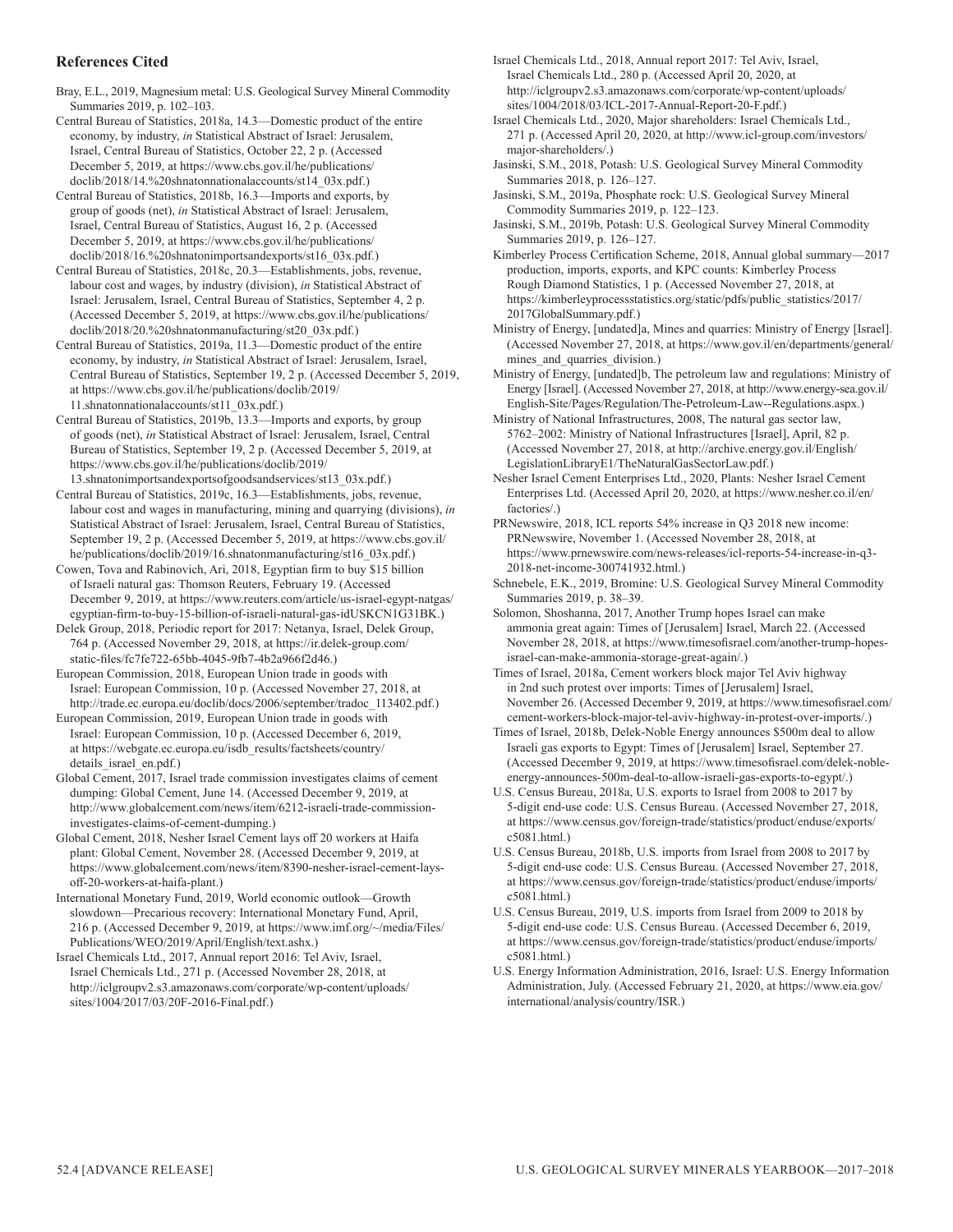#### TABLE 1  $\texttt{ISRAEL: PRODUCTION OF MINERAL COMMODITIES}^1$

#### (Metric tons, gross weight, unless otherwise specified)

| Commodity <sup>2</sup>                           |                            | 2014                   | 2015                 | 2016                 | 2017             | 2018                |
|--------------------------------------------------|----------------------------|------------------------|----------------------|----------------------|------------------|---------------------|
| <b>METALS</b>                                    |                            |                        |                      |                      |                  |                     |
| Lead, refinery, secondary                        |                            | 26,426                 | $26,000$ e           | 24,128 <sup>r</sup>  | 25,261           | 28,700              |
| Magnesium, metal, primary                        |                            | 25,993                 | 19,307               | 22,548               | 23,000           | 21,000              |
| <b>INDUSTRIAL MINERALS</b>                       |                            |                        |                      |                      |                  |                     |
| Bromine, elemental                               |                            | 173,796                | 115,583              | 161,986              | 180,000          | 175,000             |
| Cement, hydraulic                                | thousand metric tons       | 6,603                  | 6,904                | 7,150                | 6,361            | 5,858               |
| Clay:                                            |                            |                        |                      |                      |                  |                     |
| <b>Brick</b>                                     |                            | 50,000                 | 45,000               | 44,000               | 34,288           | 32,700              |
| Common                                           |                            | 996,640                | 1,041,509            | 1,152,694            | 1,158,600        | 1,019,000           |
| Flint <sup>e</sup>                               |                            | 320,000                | 330,000              | 330,000              | 330,000          | 300,000             |
| Fertilizers, phosphate fertilizer:               |                            |                        |                      |                      |                  |                     |
| Monoammonium phosphate                           |                            | 78,327                 | 86,381               | 87,061               | 29,150           | $35,500$ $^{\circ}$ |
| Triple superphosphate                            |                            | 560,940                | 431,630              | 625,329              | 655,900          | 662,300             |
| Other                                            |                            | 316,460                | 242,379              | 288,901              | 299,550          | $300,000$ e         |
| Gypsum                                           |                            | 82,000                 | 159,299              | 147,000              | 116,000          | 75,800              |
| Lime                                             |                            | $250,000$ e            | 554,000 °            | 573,000              | 384,900          | 614,000             |
| Magnesium compounds:                             |                            |                        |                      |                      |                  |                     |
| Magnesia                                         |                            | 45,000                 | 29,708               | 34,648 $r$           | 45,000           | 30,870              |
| Magnesium chloride, Mg content                   |                            | 135,966                | 95,397               | 107,274              | 90,000           | 113,000             |
| Phosphate rock, beneficiated:                    |                            |                        |                      |                      |                  |                     |
| Gross weight                                     | thousand metric tons       | 3,357                  | $3,848$ <sup>r</sup> | 3,946                | 3,332            | 3,550               |
| $P_2O_5$ content <sup>e</sup>                    | do.                        | 1,040                  | 1,190                | $1,220$ <sup>r</sup> | 1,030            | 1,100               |
| Phosphate, compounds, phosphoric acid            |                            | 483,655                | 606,955              | 614,560              | 726,900          | 583,600             |
| Potash:                                          |                            |                        |                      |                      |                  |                     |
| Gross weight                                     | thousand metric tons       | 3,503                  | 2,438                | 3,739                | 3,700            | 3,800               |
| $K2O$ content                                    | do.                        | 2,213                  | 1,540                | $2,068$ <sup>r</sup> | 1,900            | $2,200$ $\degree$   |
|                                                  |                            |                        |                      |                      |                  |                     |
| Compounds, potassium nitrate                     |                            | 397,600                | 358,500              | 396,600              | 124,400          | 192,700             |
| Salt, marketable                                 | thousand metric tons       | 460                    | 333                  | 389                  | 514              | 520 <sup>e</sup>    |
| Sand and gravel, industrial, unspecified         |                            | $200,000$ $^{\circ}$   | 218,000              | 302,000              | 559,800          | 560,000 °           |
| Stone, sand, and gravel, construction:           |                            |                        |                      |                      |                  |                     |
| Sand and gravel, other                           | thousand metric tons       | 5,500                  | 5,500                | 4,904                | 5,113            | 4,900               |
| Stone:                                           |                            |                        |                      |                      |                  |                     |
| Crushed, unspecified                             | do.                        | 46,000                 | 51,650               | 55,254               | 57,442           | 55,300 $^{\circ}$   |
| Dimension, marble                                |                            | 74,000                 | 77,000               | 76,000 e             | $76,000$ e       | $70,000$ $e$        |
| Sulfur:                                          |                            |                        |                      |                      |                  |                     |
| Byproduct, petroleum, S content                  | thousand metric tons       | 61                     | 72                   | 71                   | 71 <sup>e</sup>  | 71 <sup>e</sup>     |
| Compounds, sulfuric acid:                        |                            |                        |                      |                      |                  |                     |
| Gross weight                                     | do.                        | 1,818                  | 2,148                | 2,185                | 2,118            | 2,057               |
| S content<br>MINERAL FUELS AND RELATED MATERIALS | do.                        | 594                    | 702                  | 720                  | 700 <sup>e</sup> | 680 e               |
|                                                  |                            |                        |                      |                      |                  |                     |
| Natural gas:                                     |                            |                        |                      |                      |                  |                     |
| Gross                                            | million cubic meters       | 7,672                  | 8,370                | 9,390                | 9,570            | 10,480<br>9,400 °   |
| Marketable                                       | do.                        | 6,870                  | 7,500                | $8,500$ r, e         | 8,600 °          |                     |
| Petroleum:                                       |                            |                        |                      |                      |                  |                     |
| Crude                                            | thousand 42-gallon barrels | 440                    | 473                  | 681                  | 480              | 552                 |
| Refinery:                                        |                            |                        |                      |                      |                  |                     |
| Asphalt                                          | do.                        | 1,203                  | 1,684                | 1,566                | 1,876            | 1,892               |
| Distillate fuel oil                              | do.                        | 24,175                 | 24,168               | 24,326               | 30,054           | 35,895              |
| Gasoline                                         | do.                        | 20,439 r               | 22,250               | 21,980               | 23,470           | 25,567              |
| Kerosene                                         | do.                        | 9,297                  | 8,673                | 9,550                | 8,842            | 10,635              |
| Liquefied petroleum gas                          | do.                        | 4,991                  | 5,505                | 5,015                | 5,164            | 5,874               |
| Lubricants                                       | do.                        | 41                     | 45                   | 114                  | 115 <sup>e</sup> | 115 <sup>e</sup>    |
| Naphtha                                          | do.                        | 6,772                  | 6,817                | 5,544                | 7,545            | 5,993               |
| Oil shale                                        | do.                        | 220                    | 210 <sup>e</sup>     | NA                   | NA               | NA                  |
| Residual fuel oil                                | do.                        | 15,087                 | 15,709               | 14,656               | 13,533           | 13,103              |
| Other <sup>e</sup>                               | do.                        | 20,000                 | 21,000               | 20,000               | 20,000           | 23,000              |
| Total                                            | do.                        | $102,000$ <sup>r</sup> | 106,000              | 103,000              | 111,000          | 122,000             |

See footnotes at end of table.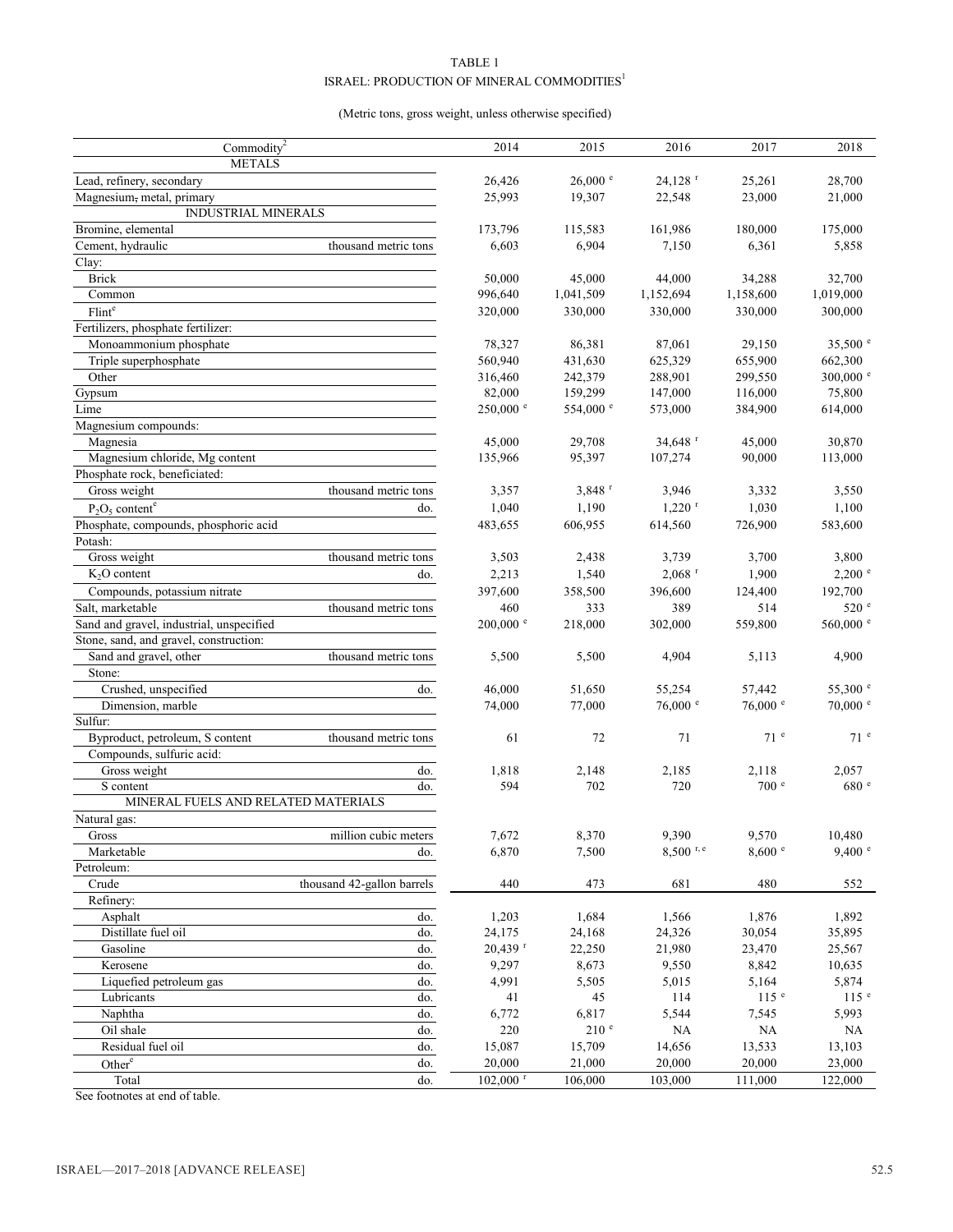#### TABLE 1—Continued ISRAEL: PRODUCTION OF MINERAL COMMODITIES<sup>1</sup>

<sup>e</sup>Estimated. <sup>r</sup>Revised. do. Ditto. NA Not available.

<sup>1</sup>Table includes data available through September 24, 2019. All data are reported unless otherwise noted. Totals and estimated data are rounded to no more than three significant digits; may not add to totals shown.

<sup>2</sup>In addition to the commodities listed, caustic soda, polished gem diamonds, raw steel, secondary refined zinc, and semimanufactured steel may have been produced, but available information was inadequate to make reliable estimates of output.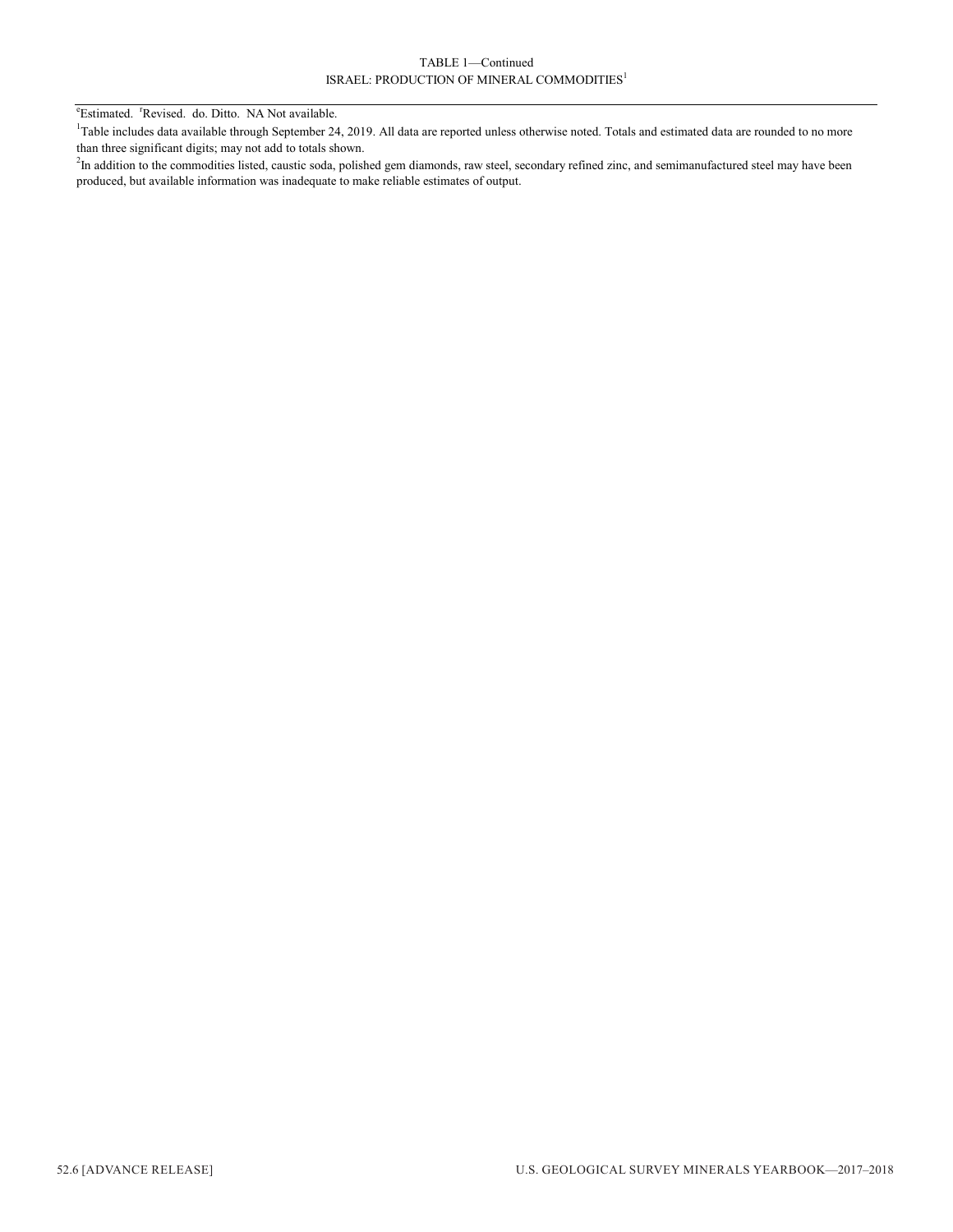#### TABLE 2 ISRAEL: STRUCTURE OF THE MINERAL INDUSTRY IN 2018

#### (Thousand metric tons unless otherwise specified)

|                              | Commodity                     | Major operating companies and major equity owners                                                                   | Location of main facilities                                                                | Annual capacity |
|------------------------------|-------------------------------|---------------------------------------------------------------------------------------------------------------------|--------------------------------------------------------------------------------------------|-----------------|
| <b>Bromine</b>               |                               | Dead Sea Bromine Company (DSBC) [Israel Chemicals<br>Ltd. (ICL), $100\%$ ]                                          | Sodom                                                                                      | 280             |
| Cement                       |                               | Nesher Israel Cement Enterprises Ltd. (Clal Industries<br>and Investments Ltd., 100%)                               | Plant at Ramla                                                                             | 5,000           |
| Do.                          |                               | do.                                                                                                                 | Clinker plant at Ramla                                                                     | 4,000           |
| Do.                          |                               | do.                                                                                                                 | Grinding mill at Haifa                                                                     | 1,200           |
| Do.                          |                               | Hartuv Cement Ltd.                                                                                                  | Plant at Beit Shemesh                                                                      | 850             |
| Clay                         |                               | Negev Industrial Minerals Ltd.                                                                                      | Ramon Crater                                                                               | NA              |
| Copper ore                   |                               | Arava Mines Ltd. (Altos Hornos de México, S.A.B. de<br>$C.V., 100\%)$                                               | Timna Mine, in the Negev<br>Desert <sup>1</sup>                                            | NA              |
| Lead, refined, secondary     |                               | Hakurnas Lead Works Ltd.                                                                                            | Ashdod                                                                                     | 38              |
| Lime                         |                               | Negev Industrial Minerals Ltd.                                                                                      | Mishor Rotem                                                                               | 180             |
| Do.                          |                               | Lime & Stone Production Co. Ltd. [Readymix (Israel)<br>Ltd., $100\%$ ]                                              | Shefeya                                                                                    | 150             |
| Magnesium:                   |                               |                                                                                                                     |                                                                                            |                 |
| Magnesia                     |                               | Dead Sea Periclase Ltd. [Israel Chemicals Ltd. (ICL),<br>100%]                                                      | do.                                                                                        | 75              |
| Magnesium, refined           |                               | Dead Sea Magnesium Ltd. (DSM) [Israel Chemicals Ltd.<br>(ICL), 100%]                                                | Sodom                                                                                      | 33              |
| Natural gas                  | million cubic meters          | Isramco Negev 2 LLP, 28.75%; Noble Energy Inc., 25%;<br>Exploration Ltd., 4%; Everest Infrastructure LLP, 3.5%      | Tamar gasfield (offshore)<br>Delek Group, 22%; Tamar Petroleum Ltd., 16.75%; Dor Gas       |                 |
| Petroleum:                   |                               |                                                                                                                     |                                                                                            |                 |
| Crude                        | thousand 42-gallon<br>barrels | Lapidoth Israel Oil Prospectors Corp.                                                                               | Heletz field (onshore)                                                                     | NA              |
| Refined                      | do.                           | Bazan Group Ltd. (Private investors, 51.4%; Israel Corp.,<br>33.06%; Israel Petrochemical Enterprises Ltd., 15.50%) | Haifa Bay                                                                                  | 71,900          |
| Do.                          | do.                           | Paz Oil Company Ltd.                                                                                                | Ashdod                                                                                     | 40,200          |
| Phosphate:<br>Phosphate rock |                               | Rotem Amfert Negev Ltd. [Israel Chemicals Ltd.<br>$(ICL), 100\%$ ]                                                  | Oron, Rotem, and Zin Mines<br>in the Negev Desert                                          | 4,500           |
| Phosphatic fertilizers       |                               | do.                                                                                                                 | Mishor Rotem                                                                               | 1,900           |
| Phosphoric acid <sup>2</sup> |                               | do.                                                                                                                 | do.                                                                                        | 760             |
| Potash                       |                               | Dead Sea Works (DSW) [Israel Chemicals Ltd. (ICL), 100%                                                             | Sodom                                                                                      | 4,000           |
| Salt                         |                               | do.                                                                                                                 | do.                                                                                        | 700             |
| Do.                          |                               | Israel Salt Industries Ltd. (subsidiary of Danker Group)                                                            | Eilat                                                                                      | 150             |
| Do.                          |                               | do.                                                                                                                 | Atlit                                                                                      | 14              |
| Silica sand                  |                               | Negev Industrial Minerals Ltd.                                                                                      | Mactesh Hatira                                                                             | 300             |
| Steel:                       |                               |                                                                                                                     |                                                                                            |                 |
| Billet                       |                               | Yehuda Steel Ltd.                                                                                                   | Bene Ayish                                                                                 | 200             |
| Do.                          |                               | do.                                                                                                                 | Ashdod                                                                                     | 180             |
| Do.                          |                               | Hod Metal Products & Manufacturing Co. Ltd.                                                                         | Acre                                                                                       | 250             |
| Rebar                        |                               | Yehuda Steel Ltd.                                                                                                   | Bene Ayish                                                                                 | 200             |
| Do.                          |                               | do.                                                                                                                 | Ashdod                                                                                     | 120             |
| Do.                          |                               | Hod Metal Products & Manufacturing Co. Ltd.                                                                         | Kiryat Gat                                                                                 | 250             |
| Stone, sand, and gravel:     |                               |                                                                                                                     |                                                                                            |                 |
| Unspecified                  |                               | Lime & Stone Production Co. Ltd. [Readymix (Israel)<br>Ltd., 100%]                                                  | Modiim                                                                                     | 6,000 °         |
| Do.                          |                               | do.                                                                                                                 | Dragot, Ein Harod, Eilat,<br>Golani Junction, Kadarim,<br>Revivim, Segev, and<br>Shefar'am | $5,000$ e       |
| Do.                          |                               | Shapir Civil and Marine Engineering Ltd.                                                                            | Etziona quarry, Emek Haela                                                                 | 2,500 °         |
| Do.                          |                               | do.                                                                                                                 | Vered quarry, Eron                                                                         | 2,500 °         |
| Do.                          |                               | Hanson Israel (subsidiary of HeidelbergCement AG)                                                                   | Migdal Zedeka and other<br>quarries                                                        | 8,000 °         |
| Dolomite                     |                               | Shapir Civil and Marine Engineering Ltd.                                                                            | Natuf quarry                                                                               | NA              |
| Do.                          |                               | do.                                                                                                                 | Zanuach quarry                                                                             | NA              |

See footnotes at end of table.